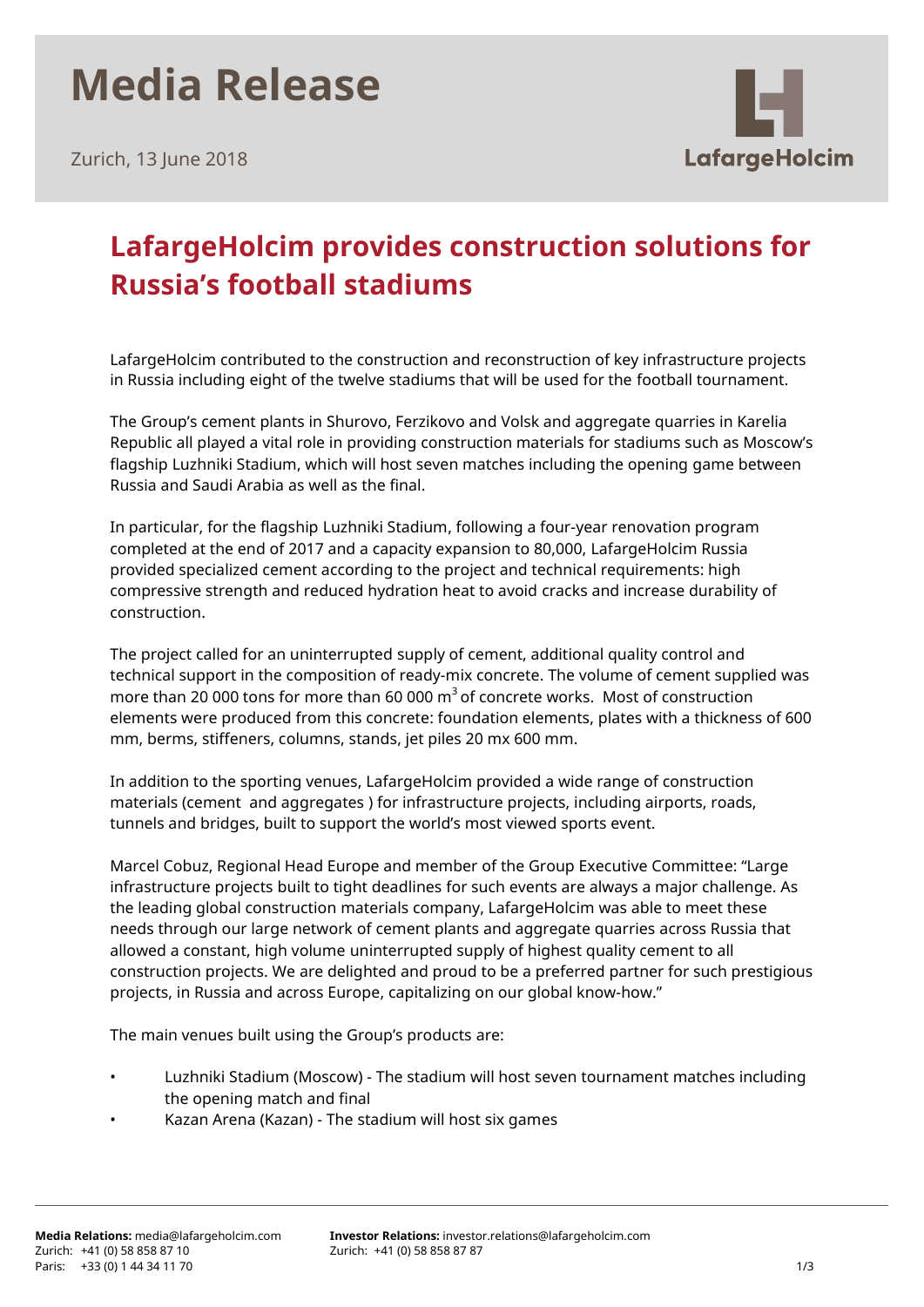

- Ekaterinburg Arena (Ekaterinburg) The stadium will host four group-stage matches
- Nizhny Novgorod Arena (Nizhny Novgorod) The stadium is hosting six matches
- Volgograd Arena (Volgograd) Four matches will be played at the Volgograd Arena
- Samara Arena (Samara) Six matches to be held at the Samara Arena
- Rostov Arena (Rostov-on-Don) Four group-stage matches and Round-of-16 tie to be held at Rostov Arena

Picture: Luzhniki Stadium (Moscow)